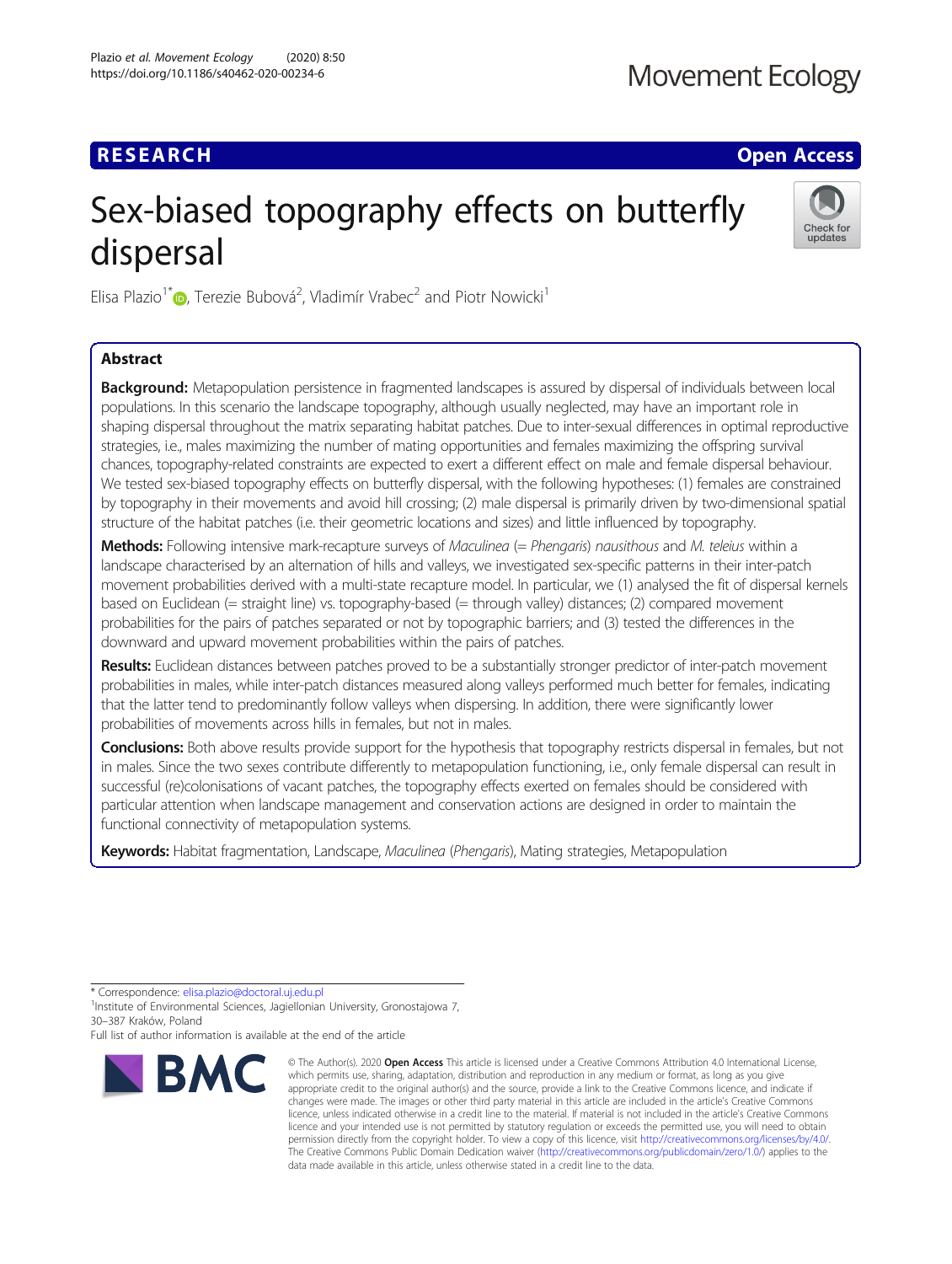## Background

Dispersal is one of the key life-history traits which allow species to persist in fragmented landscapes. The proximate factors that drive an individual to actively move from its natal habitat patch vary but include local population conditions such as conspecific density, resource availability, stochastic environmental events, e.g., weather, habitat disturbance [[45\]](#page-11-0). Ultimately, dispersal may help to avoid inbreeding and reduce competition for resources and mates, thereby increasing individual fitness [[39\]](#page-11-0). Despite the benefits, the process of dispersal also induces potential costs that dispersing individuals may have to pay [\[9](#page-11-0)]. First, there is a relatively high mortality risk during the movement from natal sites to new areas mainly due to the lack of resources or unfavourable conditions in the matrix separating habitat patches [[30,](#page-11-0) [86](#page-12-0)]. Apart from this, the metabolic costs due to increased energy expenditure during the transfer should be considered. Moreover, having reached a target site, dispersers may suffer reduced survival or lower reproductive success because of difficulties in resettling in a novel environment (e.g. [[15,](#page-11-0) [46\]](#page-11-0)).

Analysing intra-specific variation in dispersal abilities is especially important in the case of endangered species occurring in highly fragmented landscapes. However, dispersal studies in the past often assumed dispersal abilities to be fixed species-specific traits, especially in the classic formulation of the metapopulation theory [[11](#page-11-0), [35](#page-11-0), [91\]](#page-12-0), where individual movements between populations are modelled as a function of the fixed dispersal parameters of the focal species on the one hand and of the extremely variable spatial structure of their habitat patches on the other hand. Only recently there have been a number of empirical studies conducted on various animal taxa, from invertebrates to large mammals, which documented intra-specific variability in dispersal traits in response to various drivers acting as selective pressures on dispersal abilities. Many studies have documented the effect of patch system structure, i.e., size, quality, and connectivity of habitat patches, on emigration rates and dispersal distances, where, in general, large and highquality patches separated by shorter distances favor higher dispersal rates and longer dispersal distances (e.g. [[4,](#page-10-0) [20](#page-11-0), [29,](#page-11-0) [79](#page-12-0)]). Likewise, higher dispersal rates and longer movement distances have been documented as a result of permeable landscape, constituted by the presence of corridors or stepping stones within the hostile landscape matrix (e.g. [\[30,](#page-11-0) [58,](#page-12-0) [66\]](#page-12-0)). In addition, structural similarity between the landscape within the matrix and in the habitat patches is known to exert a positive effect on emigration frequency [[30\]](#page-11-0). Finally, dispersal between natal and target sites is also shaped by the influence of landscape barriers on animal movements and individual propensity to cross such barriers [[23](#page-11-0)].

Among other flying insects, butterflies have long been regarded as convenient models for dispersal studies due to their occurrence in discrete local populations that form metapopulation systems as well as to their ability to fly through an inhospitable matrix [[40](#page-11-0), [43](#page-11-0)]. On the other hand, certain landscape features may impede butterfly movements. It is worthwhile to stress that the perception of what constitutes a barrier for butterfly dispersal is not universal [[47,](#page-11-0) [98\]](#page-12-0). For instance, some butterfly species avoid crossing water bodies (e.g. [[98](#page-12-0)]), while others do not cross forests or tree plantations while dispersing between their habitat patches (e.g. [[47](#page-11-0), [75\]](#page-12-0)). Moreover, a number of studies have pointed out inter- and intra-specific differences in propensity of butterflies to cross barriers, influenced by their age, sex, and morphological or ecological traits discriminating between good or poor flyers (e.g. [[47](#page-11-0), [52](#page-11-0), [80\]](#page-12-0)). Nevertheless, the aforementioned studies focused on landscape barriers and rarely considered the effects of topography on butterfly movements, despite the fact that topographic barriers are likely to play an important role as well, e.g., by influencing the perceptual range of moving individuals [[69\]](#page-12-0). Besides, topography changes spatial distances, e.g., a movement over or around a hill separating habitat patches becomes longer. Finally, variation in topography may also be associated with changes in local vegetation  $[31]$ , and in such a case dispersal is influenced by topography and matrix composition acting synergistically.

In fact, three-dimensional topography should be considered as a major factor capable of influencing dispersal patterns through directing animal movements into particular pathways, as revealed by some recent studies into the movements of large mobile organisms such as birds or mammals (e.g. [\[1](#page-10-0), [10](#page-11-0), [36\]](#page-11-0)). Similar studies in small animals like insects have so far been very rare and restricted to hilltopping butterflies [\[67,](#page-12-0) [68,](#page-12-0) [70](#page-12-0)–[72](#page-12-0)] and moths [[37](#page-11-0)], characterised by a peculiar mate finding strategy in which males and virgin females ascend hills to mate. Nevertheless, three-dimensional topography may be expected to affect movements in any butterfly species.

More importantly, its effects are likely to be different for male and female dispersal behaviour. The latter prediction derives from the physiological differences of males and females, which limit female dispersal due to their substantial resource investment in producing eggs (cf. 'oogenesis-flight syndrome', [\[59](#page-12-0)]). This differential reproductive investment may affect dispersal propensity of both sexes in two ways. First, it leads to inter-sexual differences in optimal reproductive strategies [\[77\]](#page-12-0), i.e., males aim to maximize the number of mating opportunities and females maximize the offspring survival chances. In this scenario, males of nonterritorial species are more likely to disperse to increase their access to new females (e.g. [[22](#page-11-0)]), while females are more likely to disperse when oviposition sites are scarce or poor quality (e.g. [\[3\]](#page-10-0)). Second, the differential reproductive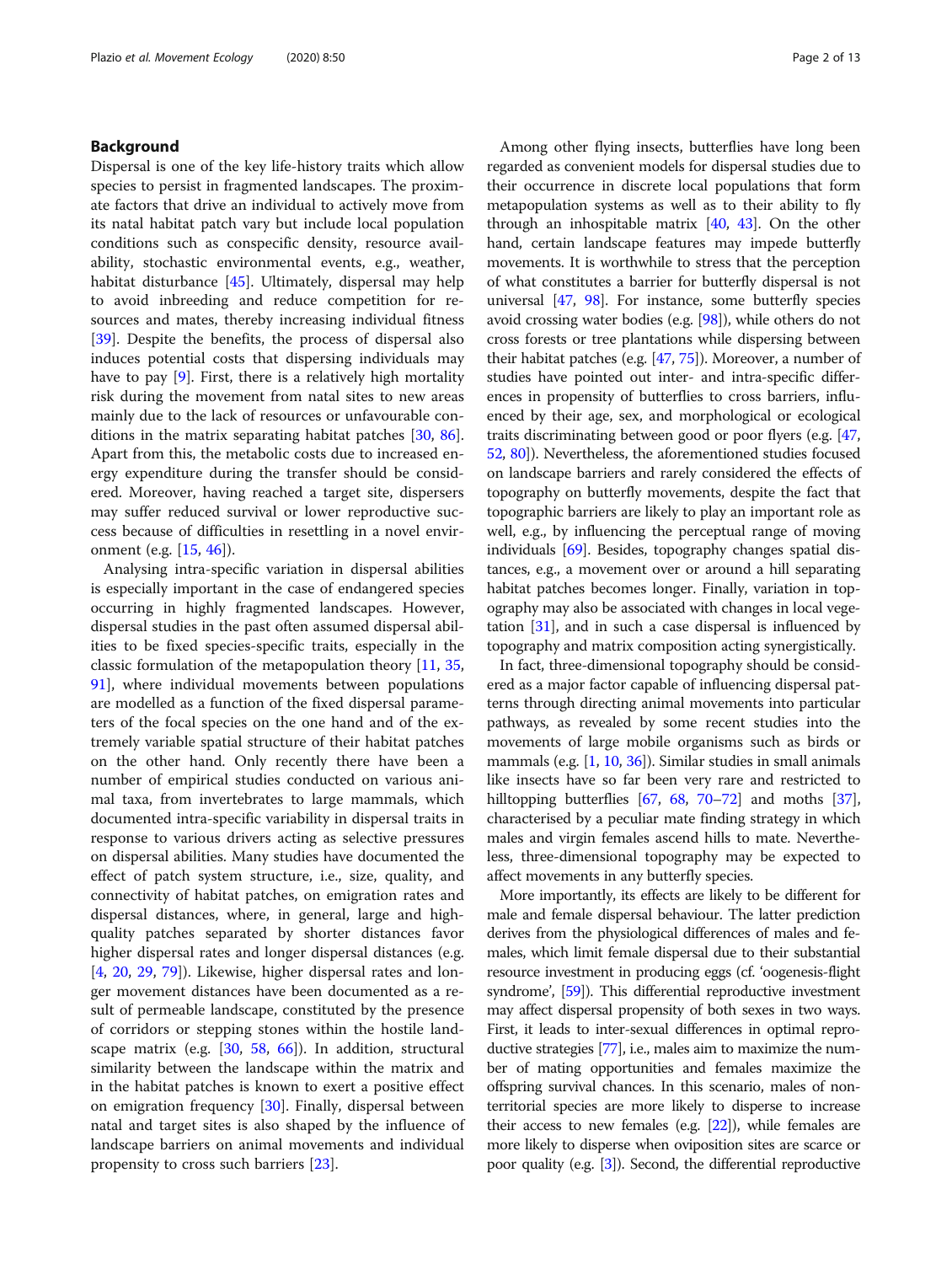investment may also trigger morphological differences between sexes.

In many butterfly species females are bigger and have greater wings than males [[56](#page-12-0)]. This characteristic may, in some cases, favour their movement abilities in a twodimensional space, allowing them to have higher emigration rates, longer movement distances, and higher probability of crossing barriers of different nature (e.g. [[47,](#page-11-0) [62](#page-12-0), [83](#page-12-0)]). On the other hand, having greater wings is not necessarily a helpful trait in terms of flight performance, which also depends on other morphological characteristics. For instance, thorax mass has been proven to enhance flight performance (e.g. [[87](#page-12-0)]), flight muscle ratio in the thorax enhances acceleration capacity [\[27\]](#page-11-0), and the position of the centre of body mass directly relates to manoeuvrability [\[84\]](#page-12-0). These features may influence female flight performance, making them poorer flyers in the case of highly energy-demanding active flight (e.g. [\[17](#page-11-0), [48,](#page-11-0) [51](#page-11-0)]), especially needed for crossing a topographic barrier, like a hill, which requires an active upward flight.

Furthermore, a strong evolutionary pressure is exerted on female dispersal behaviour, because female fitness is dependent on the ability to disperse safely and lay eggs in an appropriate habitat so as to assure the offspring survival. Females should normally move from a foodplant to nearby foodplant in order to lay eggs, but if foodplants are scarce, they should activate their ability to disperse in order to find another habitat patch [\[74\]](#page-12-0). Nevertheless, the interaction between genetically determined movement abilities and proximate stimuli from the external environment which trigger dispersal behaviour is modulated according to a cost/benefit balance. Hence, risky dispersal behaviour in females may be selected against, and thus females should be less prone (or less able) to cross topographic barriers (e.g. hills) when dispersing, being in turn constrained to follow easier and safer pathways (e.g. valleys). This is especially likely in the case of wet meadow butterflies as their crucial resources, such as nectar plants or larval foodplants, are more often found along valley beds.

Males, instead, appear to be less subjected to similar limitations. The strategy to maximise the number of encounters with receptive females should presumably make them more prone to undertake more risk while dispersing. In terms of cost-benefit balance, the evolutionary advantage of leaving a natal patch in search of another one in the case of female scarcity or high male density in order to decrease malemale competition for mating [\[74\]](#page-12-0), could favour male fitness more than avoiding risky or more energy-demanding dispersal. Moreover, classic literature highlights that males of the species undertaking patrolling as a mate searching strategy have to move substantially more than territorial species that strictly adopt a sit-and-wait strategy [\[28](#page-11-0)]. Patrolling males fly slowly but continuously through the habitat in order to look for mates, targeting and finally

approaching any insect having similar coloration and size to conspecific females [\[81\]](#page-12-0). Within-patch mate searching strategies in males of different butterfly may indirectly also affect their rates of dispersal, such that genuine perchers (adopting a sit-and-wait strategy) disperse less, where males of the species adopting patrolling behaviour tend to be better adapted to inter-patch dispersal (e.g. [\[5](#page-10-0), [18](#page-11-0), [95](#page-12-0)]). Such patrolling strategies are relatively common among butterflies, resulting in, on average, higher dispersal rate or longer distances travelled by males (e.g. [\[16,](#page-11-0) [33,](#page-11-0) [48](#page-11-0)]). Besides, the ability of males of some species to perform vertical spiral flights to deter other males  $[21]$  or to move above forests surrounding their meadow habitats [\[5,](#page-10-0) [21](#page-11-0)] may be an indication of their better adaptation to perform energetically demanding ascension flight which is required to cross topographic barriers.

Relaying on the above rationale, the purpose of the present study was to analyse how topography influences dispersal of males and females within metapopulations of the specialist butterflies Maculinea (= Phengaris) nausithous and M. teleius, occurring sympatrically in a complex landscape of valleys and hills. Due to inter-sexual differences in optimal reproductive strategies added to morphological and physiological differences in the two sexes, topography is expected to exert a different effect on male and female dispersal behaviour. We tested the following hypotheses: (1) females are constrained by topography in their movements and avoid hill crossing; (2) male dispersal is primarily driven by two-dimensional spatial structure of the habitat patches (i.e., their geometric locations and sizes) and little influenced by topography.

## Methods

## Study species

M. nausithous and M. teleius are globally classified as Near Threatened and Vulnerable, respectively [\[94](#page-12-0)], and they represent flagship species for conservation of grassland biodiversity in Europe [\[89](#page-12-0)]. Both are associated with wet meadows and are well known for their highly specialised life cycle, requiring two essential resources, namely Sanguisorba officinalis foodplants, which constitute primary nectar sources for adults as well as the exclusive initial larval food, and specific host ants of the genus Myrmica, in the colonies of which Maculinea larvae complete their development acting as social parasites [[88](#page-12-0)]. These butterflies live sympatrically on the wet meadows. Host ants are typically wide-spread but scarce, thus representing the limiting factor for local abundances of Maculinea butterflies, while foodplants typically grow in high densities but are patchily distributed and, hence, they define the spatial extent of Maculinea habitat patches [\[2,](#page-10-0) [62\]](#page-12-0). Consequently, M. nausithous and M. teleius often occur sympatrically and form classic metapopulation systems with discrete local populations of relatively small size usually reaching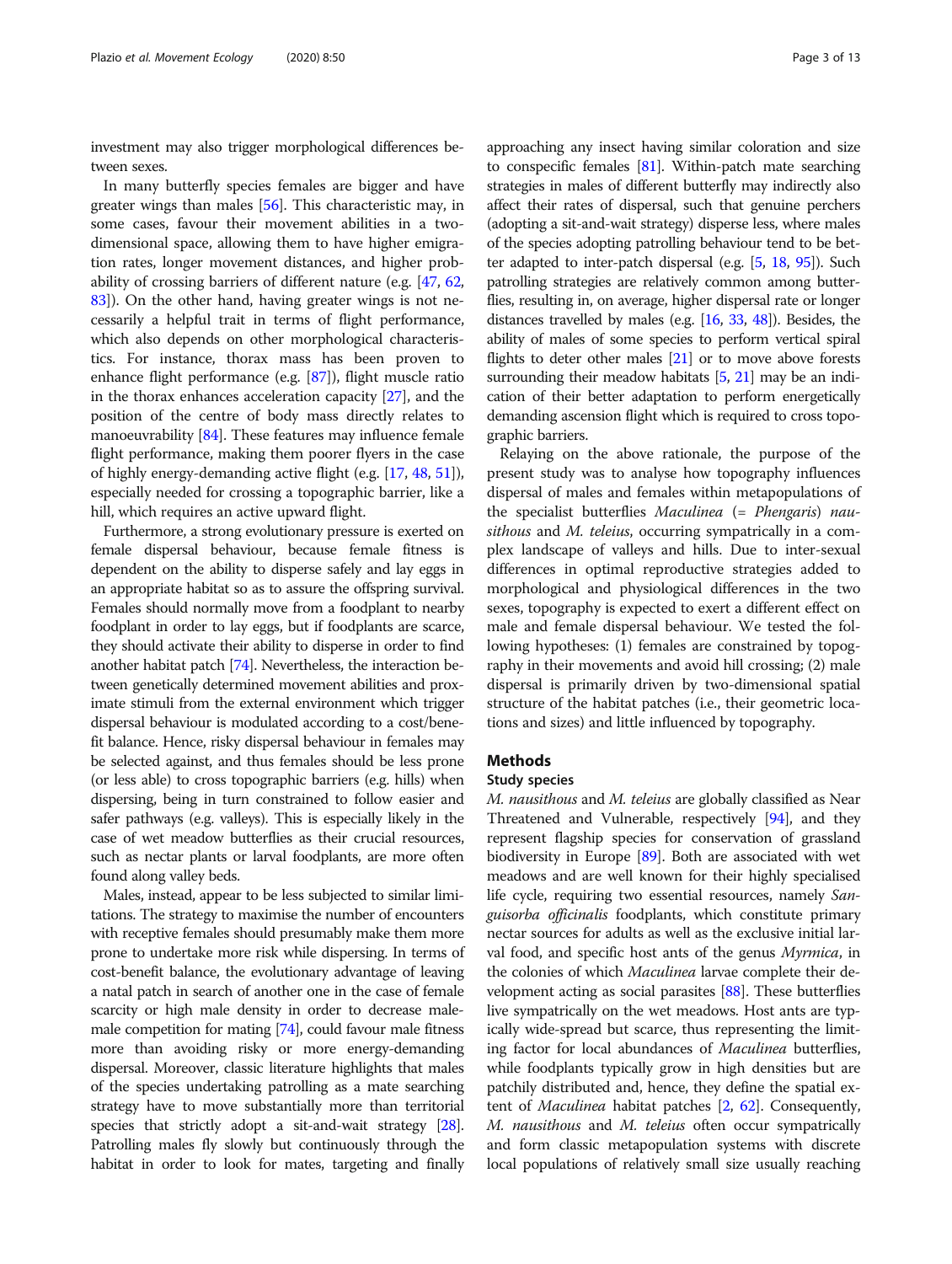several tens to several hundred adults [\[25](#page-11-0), [64](#page-12-0)]. The flight period of both investigated species lasts roughly from the early July to mid-August. Adult butterflies are relatively sedentary, and only a few percent of individuals emigrate from their natal habitat patches, with typical dispersal distances in the range of a few hundred meters, and maximum movements reaching up to a few kilometres [[7,](#page-11-0) [65,](#page-12-0) [74\]](#page-12-0).

## Study area

The study area lies near the town of Dečin in the northern Czech Republic (50°49′N, 14°13′E). It is located within the Protected Landscape Area (PLA) Labské pískovce (Elbe Sandstone Mountains) and, more specifically, within the National Nature Reserve (NNR) Kaňon Labe (Elbe Canyon). The geological structure of the entire region is composed of massive layers of cretaceous sandstones [[19](#page-11-0), [53](#page-12-0)]. The Protected Landscape Area is therefore characterised by a typical sandstone landscape relief, with the Elbe Canyon constituting the largest sandstone canyon in Europe. It forms a narrow valley, with the maximum depth of the valley reaching up to 300 m, surrounded by relatively steep slopes of a hilly plateau. The main valley is joined by a number of short side valleys of the Elbe tributaries with similar relief (Fig. 1). The region has a temperate climate with a mean annual temperature of 8.0 °C and the annual precipitation sum reaching ca. 800 mm.

Wet meadows with *Maculinea* habitat patches are located in the main valley bed as well as in bottom fragments of the side valleys at the altitude of ca. 120–185 m a.s.l. Altogether, 10 local Maculinea populations were defined in the area  $[65]$  $[65]$  $[65]$ ; however, one of them, marginally situated > 2.5 km north of the nearest other population, was excluded from the analyses in the present study. This is because butterfly movements to and from this population occurred only exceptionally; thus, reducing the number of populations considered allowed a much better precision of interpatch dispersal estimates (as the number of model parameters grows factorially with the number of patches) with hardly any loss of information due to disregarded recaptures. The sizes of the nine analysed patches range between 0.03 and 1.38 ha. Their inter-patch distances typically reach several hundred meters to above 1 km, and the patches are either connected by valley systems or separated by hills of ca. 40–80 m in relative height.

## Field sampling

Local populations of both focal Maculinea species have been continuously monitored with mark-recapture surveys since 2008. However, sampling effort varied greatly among years, and consequently we had to restrict the present study to the data collected in 2010 and 2014, which proved to be the only years when all the habitat patches were sampled with adequate intensity to allow



comprehensive analyses of inter-patch movements. It is worth noting that the 2010 data sets for both species were also used by Nowicki et al. [\[65](#page-12-0)], but this previous research relied on the evaluation of general levels of dispersal across the entire metapopulation (and compared them with the results for other metapopulations), whereas in the present study we focus more deeply on the detailed patterns of inter-patch movements within the metapopulation and how they are affected by topography.

The mark-recapture surveys were conducted throughout the whole flight period duration, i.e., from 9 July to 16 August in 2010 and from 3 July to 18 August in 2014. All the habitat patches were visited between 9:00 and 17:00 on a daily basis, weather allowing. In total there were 29 sampling days in 2010 and 38 sampling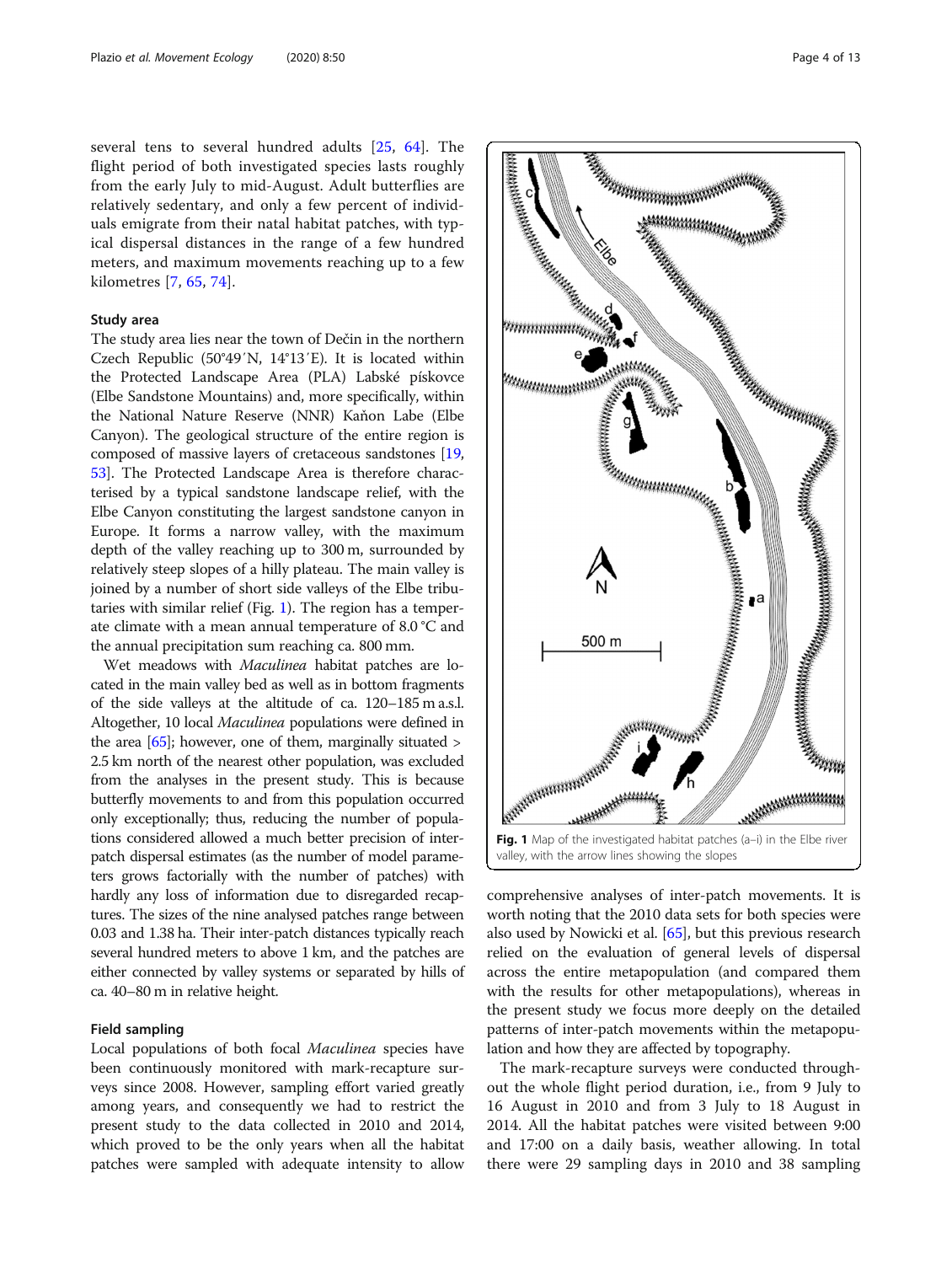days in 2014. To ensure adequate sampling effort, the time spent in each patch was adjusted to its area and the abundance of butterflies flying (based on our experience from earlier years), varying from 0.3 to 1.5 person-hours per day, which assured the typical daily capture probabilities of ca. 20–40% individuals per patch. Butterflies were captured with entomological nets and marked with a unique code, composed of a letter and numbers written on the underside of the left hind wing with soft-tipped permanent markers, which is a well-established marking technique for butterflies (e.g. [[7,](#page-11-0) [51](#page-11-0), [65](#page-12-0), [74\]](#page-12-0)). Afterwards the captured individuals were immediately released at the spot of capture. For each (re)capture event we recorded the individual code and sex as well as patch ID, day and exact time.

## Analysis

The mark-recapture data collected were analysed using the multi-state recapture model of Brownie et al. [\[12](#page-11-0)] in MARK 8.0 software [\[97\]](#page-12-0). The model provides estimates of capture probability  $(p)$  and survival  $(p)$  within each state as well as the transition probability between states  $(\psi)$ , although the first two parameters were not of interest for the present study. The habitat patches investigated were adopted as different states, and consequently the transition probabilities represented the probabilities of butterfly movements between the patches. With nine patches analysed, there were 36 different pairs of patches, and thus 72 possible movement directions.

Separately for each of the two species, we tested different model variants, assuming distinct patterns in their parameters, which included a constant value denoted as (.), sex effect (s), temporal variation  $(t)$ , additive sex effect and temporal variation  $(s + t)$ , and their interactive effects (s\*t). Nevertheless, based on Akaike Information Criterion corrected  $(AIC_c)$  for small sample size  $[44]$  $[44]$  $[44]$ , the model with constant survival and capture probability as well as sex-dependent transition probabilities, i.e.  $\phi(.)p(.)\psi(s)$ , was clearly the best supported for both years of study (2010 and 2014) and two species surveyed (M. nausithous and M. teleius).

It must be stressed that the transition (= movement) probability estimates of the multi-state recapture models represent unconfounded variables, and were usually a priori regarded as independent from one another in dispersal studies using a similar approach [[32](#page-11-0), [54](#page-12-0), [66](#page-12-0), [76](#page-12-0)]. Nevertheless, their non-independence in some cases, e.g. among movements starting from particular habitat patches or between certain patches, cannot be fully excluded, and thus prior to the proper analyses of topography effects on movement probabilities, we conducted preliminary testing for their independence within each year, species, and sex. Potential similarity among the probabilities of movements starting from particular patches (patch-based classes) as well as among the probabilities of movements along particular routes (in two directions) between pairs of patches (route-based classes) were assessed with intra-class correlation coefficients [[49,](#page-11-0) [57](#page-12-0)]. In addition, we investigated possible spatial autocorrelations in estimated movement probabilities. For this purpose, the relationship between dissimilarity in movement probabilities and spatial distances separating the movements was tested with Mantel test based on 10, 000 permutations [[55\]](#page-12-0). Spatial distance between movements was calculated in two ways: either using their starting positions defined by the co-ordinates of the natal (= movement start) patch or using the movement centre position defined by the means of the natal and the target patch co-ordinates.

Since the outcome of all the aforementioned testing was clearly negative (see the Results section), we used the derived estimates of inter-patch movement probabilities as input for subsequent statistical analyses. Nonparametric tests were applied as the distributions of inter-patch movement probabilities were clearly rightskewed and zero-inflated in all the cases. Dispersal rates, reflected by movement probabilities, across years, species, and sexes were compared using Kruskal-Wallis ANOVA. All further analyses, focused on topography effects on butterfly dispersal, were conducted separately for each year, species, and sex.

First, we evaluated whether the butterfly movement probabilities are exclusively affected by geometric spatial structure of the habitat patches, i.e., their location and areas, or whether topography plays an important role in this respect as well. Since the probability of a movement between a particular pair of patches may be expected to decrease with increasing distance between the patches [[41\]](#page-11-0), we assessed if this relationship is better predicted by the Euclidean (straight line) inter-patch distances (ED) or by the inter-patch distances accounting for topography, i.e., measured along the valley beds (VD). The valley distances thus represent alternative inter-patch routes that entirely circumvent any hills. In the initial step, we compared the performance of Euclidean distance vs. valley distance as the sole predictor of interpatch movements of investigated butterflies by testing the fit of a negative exponential function (NEF) using both distances to the obtained values of movement probabilities:

$$
\psi_{ij} = k \cdot \exp(-\alpha D_{ij}) \tag{1}
$$

where  $D_{ij}$  is the distance between patches *i* and *j* reflected either by Euclidean distance or by valley distance, while  $k$  and  $\alpha$  represent the NEF parameters. It should be noted that  $1/\alpha$  corresponds to average estimated movement distance [[41\]](#page-11-0).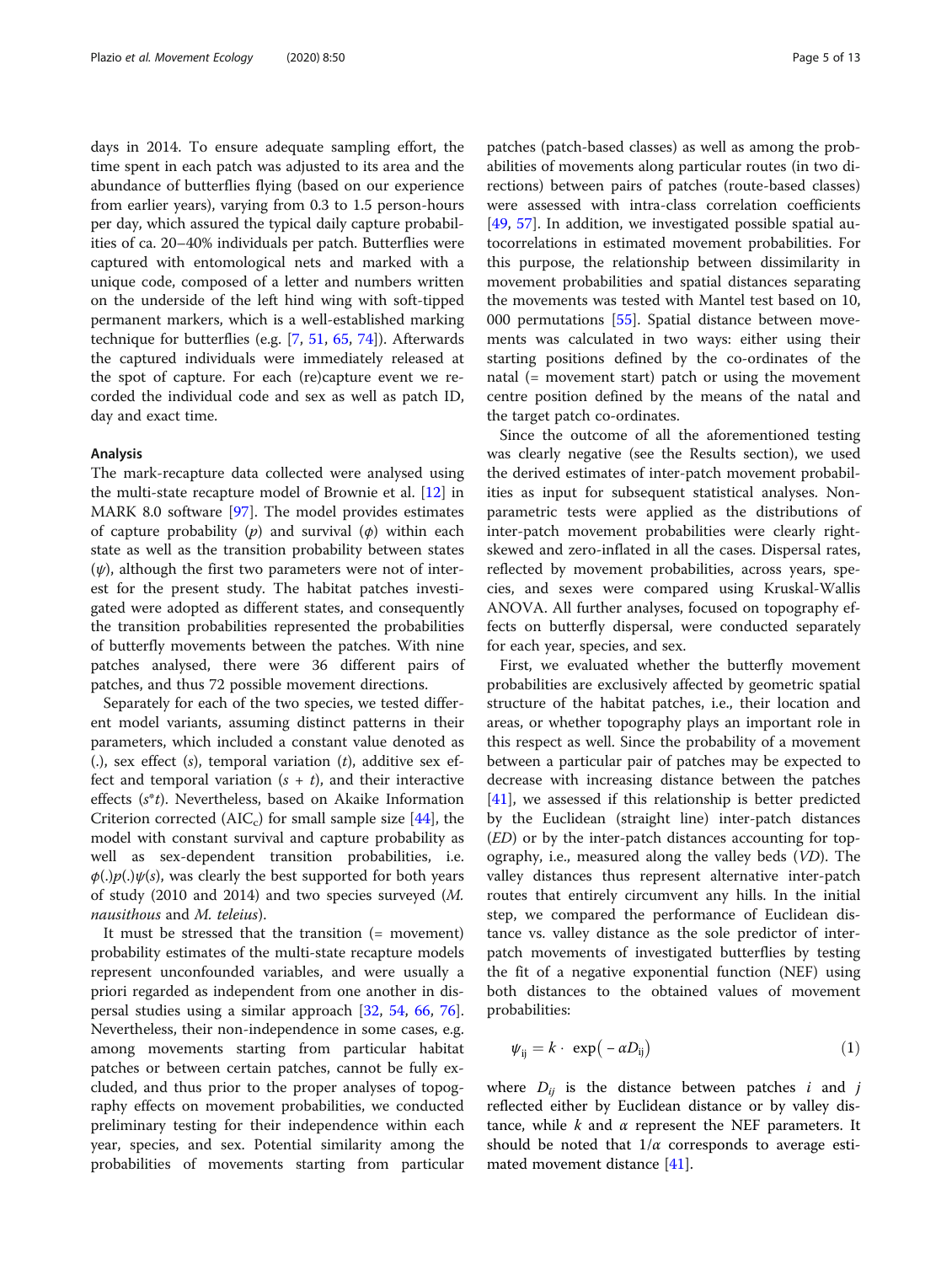We adopted a NEF as the distance-dependence function since it is commonly applied as the dispersal kernel in butterfly studies [\[41](#page-11-0)] and proved to describe very well the dispersal of Maculinea butterflies in earlier studies [[7,](#page-11-0) [62\]](#page-12-0). Subsequently, we also tested the fit of more complex versions of distance-dependence functions:

$$
\psi_{ij} = k \cdot \exp(-\alpha D_{ij}) \cdot N_i^{\zeta} \tag{2}
$$

and

$$
\psi_{ij} = k \cdot \exp(-\alpha D_{ij}) \cdot N_i^{\zeta} \cdot T_j^{\zeta}
$$
 (3)

where  $N_i$  and  $T_i$  represent the areas of the natal patch and the target patch, respectively, while ζ and ξ are the respective scaling parameters. This was done in order to account for the potential effects of the natal and target patch sizes on the inter-patch movement probability because the area of a given patch is likely to negatively affect emigration from the patch and it may be expected to positively influ-ence the chances of immigration into the patch [\[38,](#page-11-0) [41\]](#page-11-0).

The performance of the dispersal kernels relying on Euclidean distance vs. their alternatives using valley distance was assessed with the proportion of variance they explained  $(R<sup>2</sup>)$ . We also conducted model selection based on AICc.<br>The models with AICc differing from the minimal one by The models with AICc differing from the minimal one by less than two  $(\Delta AICc < 2)$  were regarded as supported, and the model with the smallest number of parameters from among the supported models was considered the most appropriate, following the principle of parsimony [[13](#page-11-0)].

In addition, we evaluated whether the investigated species are constrained in their movements by topography in an alternative way. Assuming that the butterflies may primarily move throughout the valleys and avoid crossing topographic barriers, we compared the movement probabilities between the patches separated or not separated by a hill with the Mann-Whitney test. The pairs of patches were assumed to be separated by a hill if they were located in different valleys and moving between them in relatively straight line would require crossing a hill. The outcome of the above testing was apparently not influenced by the expected distance-dependence of movement frequencies because the inter-patch distances in both groups were very similar (patches not separated by a hill: range =  $142-2504$  m, median =  $1035$  m; patches separated by a hill: range =  $150-2404$  m, median =  $1124$ m; Mann-Whitney test:  $Z = 0.7153$ ,  $P = 0.4744$ ).

Finally, we analysed if the downward moves, which are supported by gravity force and should thus be less demanding energetically, were more common than upward moves. In this case, the probabilities of movements from a higher located patch to a lower one and in the opposite direction within each pair of patches were compared with the Wilcoxon matched pairs test. Since this test relies on ranking the differences between the paired values,

the pairs of patches for which the movement probabilities were estimated at zero in both directions (and thus equal) had to be excluded from the analysis.

All the statistical tests were performed in Statistica 13.0 [[85\]](#page-12-0), apart from the Mantel tests, which were carried out in the Zt program [\[8](#page-11-0)].

## Results

Over 2 years of the study we recorded 1424 individuals of M. nausithous, which were captured 2570 times. The other species, M. teleius, was far less abundant in the area, and the respective numbers reached 508 individuals and 815 captures. In general, males were captured more frequently than females, which reflects the typical slightly higher catchability of the former sex (cf. [[63](#page-12-0), [90\]](#page-12-0)). Detailed information of the sample sizes for all the groups analysed is presented in Additional file [1](#page-10-0).

The inter-patch movement probabilities estimated with the multi-state recapture model ranged from 0 to slightly above 12%, although in most cases they were below 3%. The tests for non-independence of the movement probability estimates brought invariably insignificant results (Additional file [2](#page-10-0)). Intra-class correlation analysis revealed no consistency among movements from particular patches or along specific routes. Likewise, there was little indication of spatial autocorrelation in the movement probabilities, with the Mantel  $r_M$ values always close to 0. The levels of movement probabilities were highly similar in all the butterfly groups analysed (Fig. [2\)](#page-6-0) and they did not depend on species, year, or sex (Kruskal-Wallis ANOVA:  $H_{7, 576} = 5.365$ ;  $P = 0.6155$ ; df = 7).

The NEF fitting revealed that the Euclidean distance between habitat patches performed much better than inter-patch distance measured along valleys as a predictor of male movement probabilities in both species and years (Fig. [2;](#page-6-0) Additional file [3](#page-10-0)). In females the pattern was exactly the opposite and the valley distance was invariably a better predictor of movement probabilities. The estimated average movement distances were in general slightly longer for males (M. nausithous: ca. 400– 700 m; M. teleius: ca. 500–900 m) than in females (both species ca. 400–600 m), but the differences were far from significant for any species or year (see the  $\alpha$  parameter values and their overlapping SEs in Additional file [3](#page-10-0)). Likewise, the probabilities of a movement to 1-km distant patch derived with the best-fit NEF dispersal kernels were not significantly different between males and females. However, when the topography impact was accounted for, i.e. the movements along valleys were assumed in females, their 1-km movement probabilities turned out substantially (ca. 2–3 times) lower than those of males, except for M. nausithous in 2014 (Fig. [3](#page-7-0)).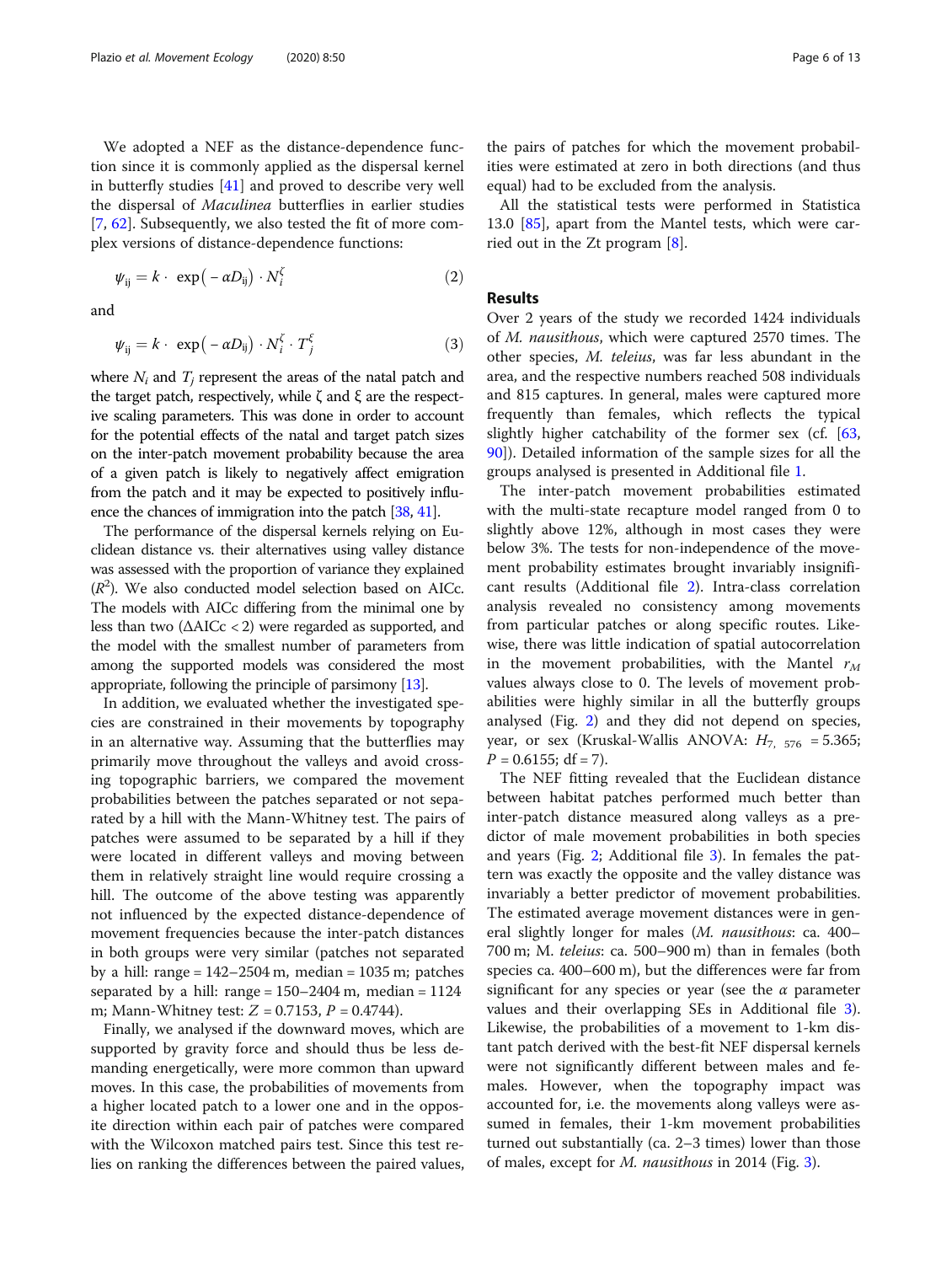<span id="page-6-0"></span>

to inter-patch distances measured in a straight line (Euclidean distance) or along valleys (Valley distance). Note the logarithmic scale used, with zero values presented at 0.001. Empty dots depict the estimates for 2010, whereas solid dots show the 2014 estimates. The lines represent best-fit negative exponential functions (NEFs; broken line = 2010; solid line = 2014), accompanied with their proportions of variance explained (R<sup>2</sup>). Full details of the NEF fitting are given in Additional file [3](#page-10-0)

Inclusion of natal patch area and target patch area in the movement kernel typically did not bring a considerable improvement in the function fit (Additional file [3\)](#page-10-0), but more importantly the general pattern remained the same, i.e., the models including Euclidean distance always performed better in males, while those relying on valley distance did so in females. The above results were confirmed by the outcome of the model selection based on the Akaike Information Criterion corrected for small sample size (Additional file [4](#page-10-0)). The models relying on Euclidean inter-patch distance consistently performed better for males, while their alternatives using the valley distance performed better for females. Similarly, including natal and/or target patch area in the models very rarely enhanced their performance.

In concordance with the above kernel fitting outcomes, we found that female movement probabilities were significantly lower between patches separated by hills in all the cases except M. teleius in 2014, for which the difference approached the statistical significance level (Table [1\)](#page-7-0). In turn, in male butterflies the movement probabilities did not differ significantly for the pairs of patches separated, or not, by hills. Similarly, downward movements decisively prevailed in females, except for a nearly significant case of M. teleius in 2010, whereas in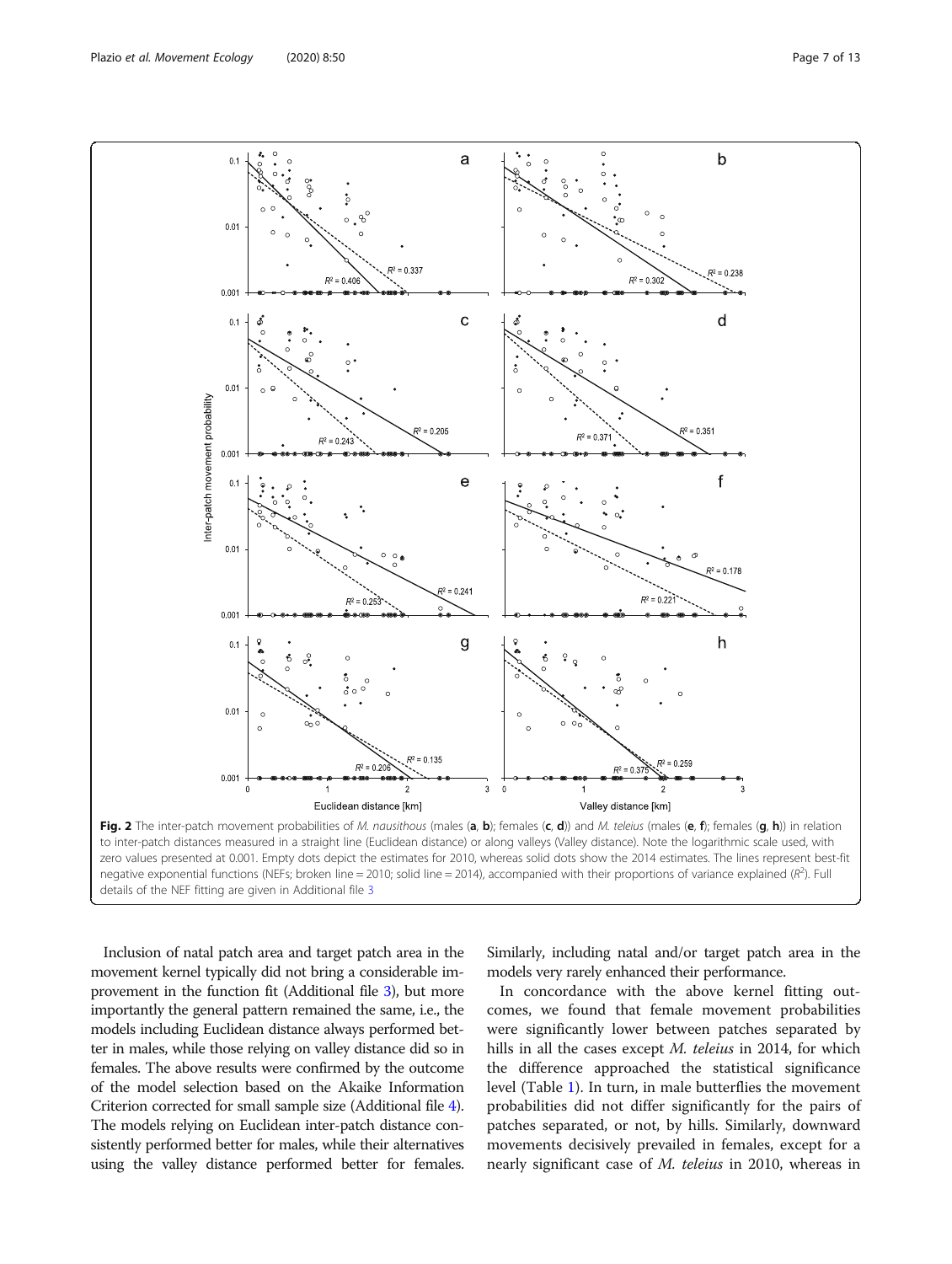<span id="page-7-0"></span>

males no significant differences could be detected, as downward and upward movement probabilities were fairly balanced (Fig. [4](#page-8-0)).

## **Discussion**

When analysing dispersal processes in metapopulations it is necessary to consider not only the structural connectivity of the local populations, defined by the locations and sizes of their habitat patches, but also the characteristics of the landscape, especially the composition of habitat types within matrix [\[42\]](#page-11-0). Indeed, many empirical studies demonstrated the cases of either positive or negative effects of specific features of matrix separating habitat patches (see review in [\[86\]](#page-12-0)), also analysing their differential effect on male and female butterflies. In particular, [\[86\]](#page-12-0) pointed out

that the landscape permeability to butterfly dispersal primarily depends on whether environments forming the matrix are structurally similar to the habitats of a species or clearly distinct from them. In the case of grassland butterflies, major differences may be expected between dispersal in inhospitable matrixes like forests, structurally and qualitatively different from the habitat, and hospitable open environments including meadows, fallow lands, agricultural fields, road margins or even low-density residential areas, structurally similar to the habitat [\[65\]](#page-12-0).

Previous studies into the impact of landscape structure and permeability on dispersal propensity in Maculinea butterflies often highlighted the ability of females to disperse more efficiently than males (e.g. [\[50](#page-11-0), [62](#page-12-0), [83](#page-12-0)]). Nevertheless, virtually all the studies concerning the

|  | Table 1 Maculinea movement probabilities between habitat patches separated or not by topographic barriers (= hills) |  |  |  |  |
|--|---------------------------------------------------------------------------------------------------------------------|--|--|--|--|
|  |                                                                                                                     |  |  |  |  |

| <b>Species</b> | Year | Sex     | <b>Mann-Whitney test</b> |                      |       |        |                       |  |  |
|----------------|------|---------|--------------------------|----------------------|-------|--------|-----------------------|--|--|
|                |      |         | Sum of ranks             |                      | U     | z      | Ρ                     |  |  |
|                |      |         | no barrier ( $n = 36$ )  | barrier ( $n = 36$ ) |       |        |                       |  |  |
| M. nausithous  | 2010 | males   | 1403.5                   | 1224.5               | 558.5 | 1.1658 | 0.2437                |  |  |
|                |      | females | 1489                     | 1139                 | 473   | 2.6396 | $0.0083***$           |  |  |
|                | 2014 | males   | 1330                     | 1298                 | 632   | 0.2109 | 0.8329                |  |  |
|                |      | females | 1555.5                   | 1072.5               | 406.5 | 3.1567 | $0.0016$ **           |  |  |
| M. teleius     | 2010 | males   | 1407                     | 1221                 | 555   | 1.2588 | 0.2081                |  |  |
|                |      | females | 1469                     | 1159                 | 493   | 2.1026 | $0.0355$ <sup>*</sup> |  |  |
|                | 2014 | males   | 1408                     | 1220                 | 554   | 1.2111 | 0.2258                |  |  |
|                |      | females | 1437                     | 1191                 | 525   | 1.7793 | 0.0752                |  |  |

The results of the Mann-Whitney tests comparing Maculinea movement probabilities between habitat patches separated or not separated by a topographic barrier are shown. Significant values are marked with asterisks  $(7 P < 0.05;$  \*\*  $P < 0.01$ )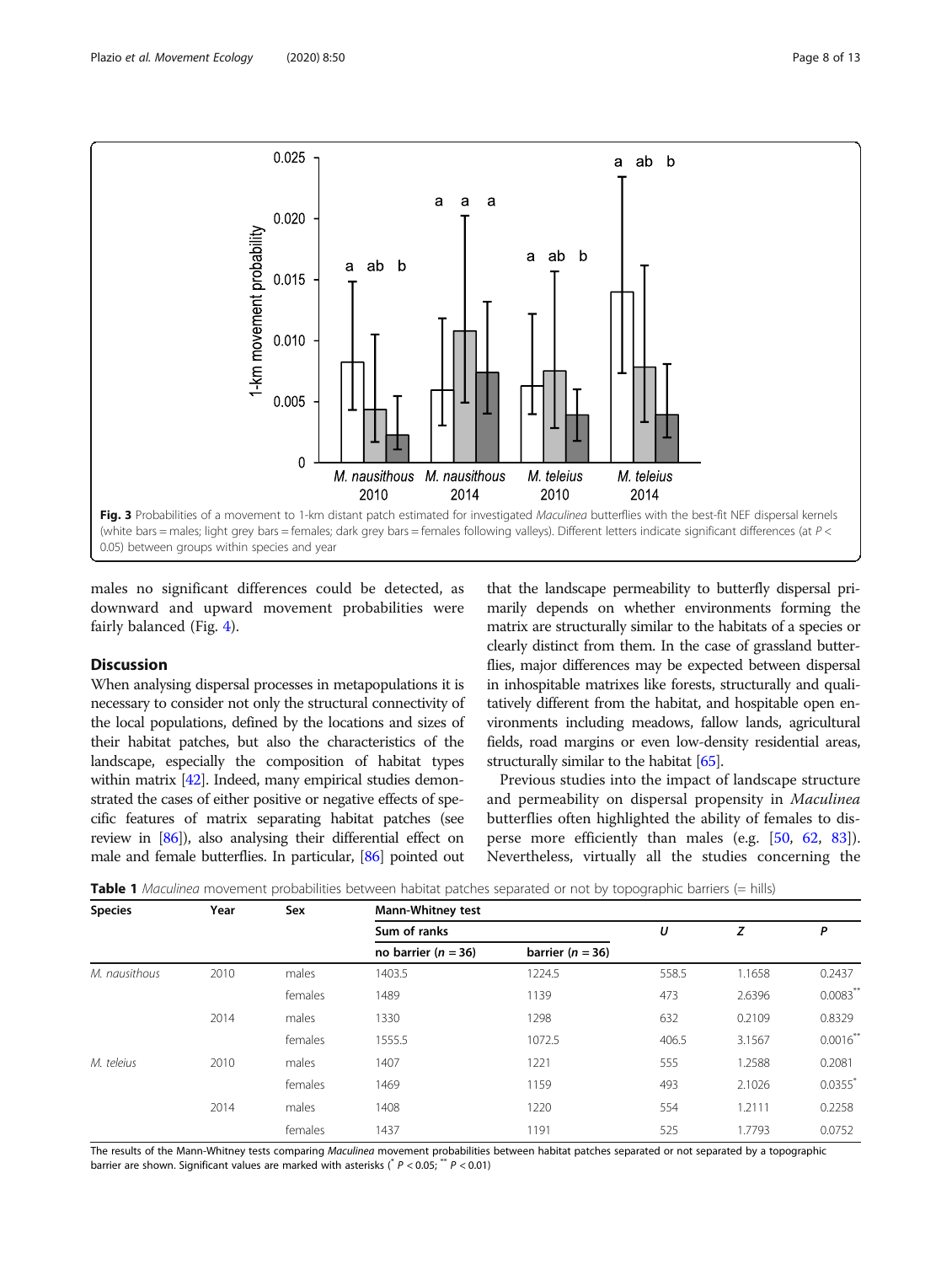<span id="page-8-0"></span>

effects of matrix on butterfly dispersal (including the aforementioned studies on Maculinea) considered landscape as a two-dimensional space in which individuals move. On the contrary, natural environments make three-dimensional systems, and even in the case of flying animals the landscape topography is likely to impede dispersal in certain directions, as vertical movements may be limited by physical and/or energetic constraints that may be different in the two sexes. Specifically, in butterflies the ability to perform vertical flights is different in males and females [\[5](#page-10-0)], which may thus be expected to react dissimilarly to the topographic barriers while dispersing.

In agreement with the above prediction, the findings of the present study reveal strong differences in the way M. nausithous and M. teleius adults of both sexes are influenced by topography. Our results showed that while males and females disperse with similar frequencies, the former are fairly independent from topography in their movements. In turn, females tend to follow easier routes along valleys as suggested by the substantially better fit of the dispersal kernels using the valley distances. This outcome, consistent for both M. nausithous and M. teleius and in the 2 years of our study, was further supported by the significantly lower female movement probabilities between habitat patches separated by a hill. Apart from being presumably less energetically demanding (as discussed in the Introduction), movements along valleys offer better chances of finding other patches of suitable habitat, since the S. officinalis foodplants grow in wet meadows occupying valley beds. The above explanation for female propensity to stick to the valley routes is in line with the findings of Schultz et al. [\[80](#page-12-0)], who demonstrated that female butterflies prefer to move through the areas where crucial resources, such as nectar plants or larval foodplants, are more likely to be found.

In contrast, male movement probabilities were predominantly affected by the geometric spatial structure of the habitat patches, as implied by better fit of dispersal kernel relying on Euclidean inter-patch distances, and no significant differences were found when comparing movement probabilities for pairs of habitat patches separated by a hill or not. The presence of topographic barriers therefore does not appear to constitute a major obstacle for male movements. Several earlier studies (e.g. [[47,](#page-11-0) [80](#page-12-0)]) found that males are willing to cross habitat barriers (such as forests in the case of grassland butterflies) if this allows them to reach other fragments of suitable habitat in an efficient way. Additionally, males were found to be less sensitive than females to the effect of isolation of their metapopulation system, thus experiencing under such conditions less decrease in their movement distances than females [[7\]](#page-11-0). Besides, in the case of hilltopping species, males actually take advantage of ascending hills which are used as mating spots [\[67,](#page-12-0) [68](#page-12-0), [71](#page-12-0), [72\]](#page-12-0). Even though hilltopping behaviour has never been described in Maculinea butterflies, the typical patrolling activity of males can make them more likely to reach higher elevations, as long as the hill vegetation allows to be penetrated with routine within-habitat movements. In fact, a hill may constitute an optimal point of observation to detect females in the surrounding area.

Analysing the probabilities of upward and downward movements within pairs of habitat patches, we found no particular tendency in males, while females were clearly more prone to move towards lower lying patches. This dissimilarity in the dispersal behaviour of the two sexes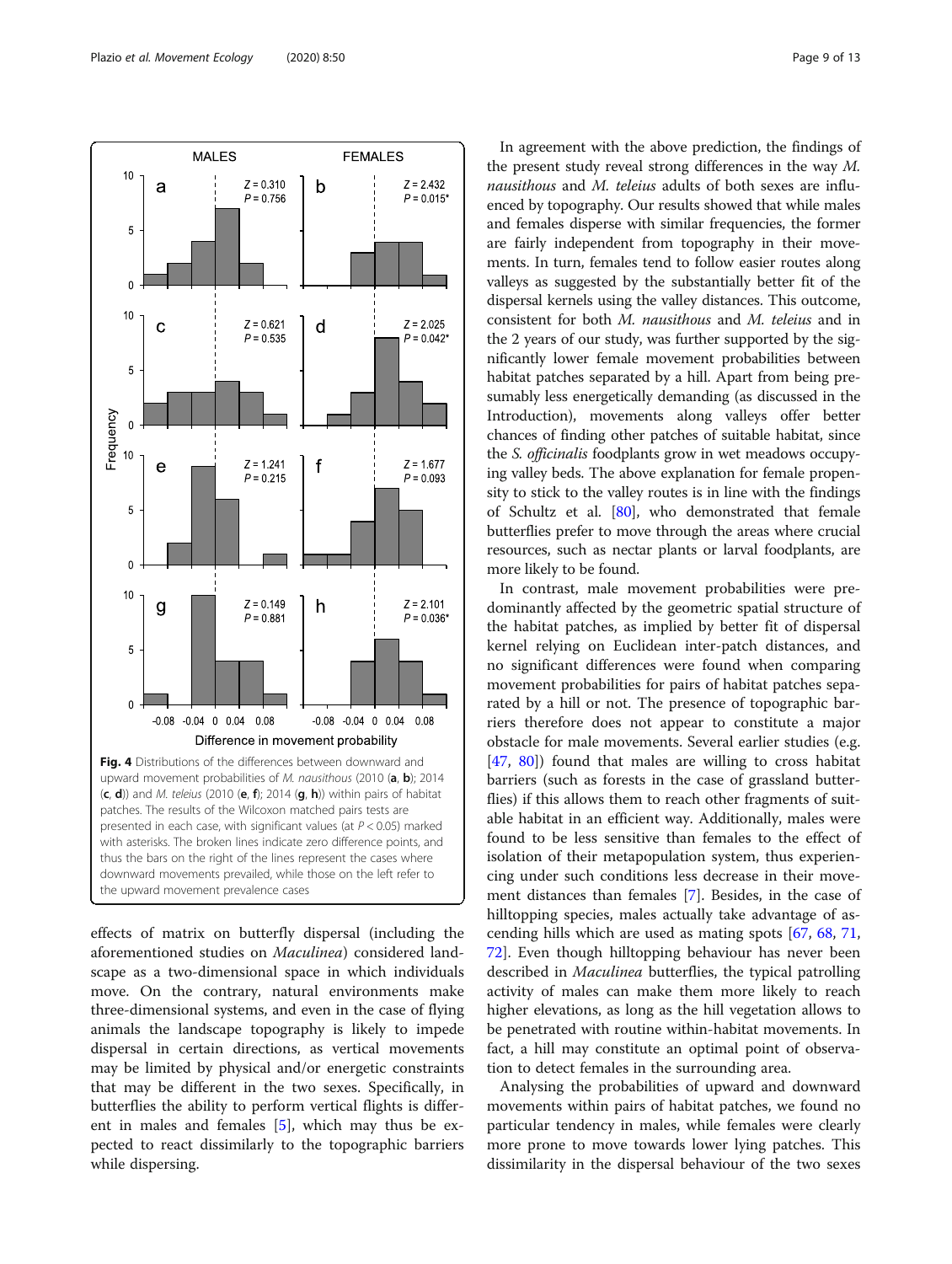can possibly be once again attributed to the inter-sexual differences in morphology which, in turn are ultimately shaped by natural selection. The 'oogenesis-flight syndrome' postulate (cf. [\[59\]](#page-12-0)) gives an evolutionary explanation to the possible limits in female dispersal, as individuals of this sex gain substantial fitness advantage when investing more resources in egg production. Due to the weight of the eggs they carry, butterfly females are on average heavier than males in many species (e.g. [\[18,](#page-11-0) [48](#page-11-0), [51](#page-11-0)]), including Maculinea [[83](#page-12-0)]. Greater body weight may represent a constraint in pursuing prolonged active flights against the gravity force while dispersing [\[34](#page-11-0)]. Therefore, females may instead prefer to perform more passive downward flights, which require lower energy investment and can be supported by wind flow, especially considering they possess longer wings compared to males [\[83\]](#page-12-0). Although having longer wings represents an advantage which helps females to move longer distances and cross habitat barriers such as forests (e.g. [\[47,](#page-11-0) [83](#page-12-0)]), the same characteristic may not be efficient enough, or even represent an impediment, in the case of ascension flights, which are required for crossing topographic barriers such as hills. In our study area characterized by topographic barriers we found that females have lower probability to reach distant habitat patches when topography is accounted for.

Conversely, butterfly males perform movements primarily in order to find more (or better) mating partners [\[24\]](#page-11-0), and they may be evolutionary advantaged by investing more energy in active flight and dispersing in all directions. Such a movement strategy in males is supported by their larger thoraxes, 90% of which are made of wing moving muscles [[26](#page-11-0), [60](#page-12-0)]. Although, in *Maculinea*, thorax width was found to have no influence on the movement distances travelled within habitat patches [\[83\]](#page-12-0), a more developed thorax should still give males more power and directional control of their flights in the three-dimensional space, therefore also favouring a stronger vertical propulsion.

Such an explanation is supported by recent literature into co-evolution between wing morphology and flight behaviour. In particular, a review by Le Roy et al. [\[56\]](#page-12-0), who analysed flight and wing shape across a wide spectrum of butterfly species, confirmed that wing length (specifically, wing length relative to the mean wing width) has a fundamental role in enhancing the ability to glide with the help of wind currents. On the other hand, shorter wings are more efficient in performing complex manoeuvres, therefore they are likely to have evolved as an adaptation for increasing the efficiency of flight in three dimensions in species characterized by zig-zag flights. Similarly, a larger thorax is typical for species capable of performing rapid take-off and high acceleration. Following this rationale, the difference in wing length and thorax size between males and females of *Maculinea* (cf. [\[83](#page-12-0)]) may result from an adaptation to different flight behaviours deriving from

different mating strategies of the two sexes (i.e., dispersal undertaken to find mates or for oviposition). In particular, according to Van Dyck and Regniers [\[93\]](#page-12-0) freshly emerged Maculinea females are ready to mate soon after their eclosure. It is thus reasonable to assume that emigrating females undertake post-mating dispersal in order to find proper place to lay eggs.

Previous studies into intra-specific variability in butterfly dispersal considered habitat-related differences and explained with the fact that butterflies moving throughout inhospitable matrix tend to fly continuously and follow relatively straight paths, rather than perform short and tortuous flights as they do within their habitat patches or similar environments (e.g. [[52](#page-11-0), [65,](#page-12-0) [78\]](#page-12-0)). However, the aforementioned studies (including [[65](#page-12-0)] who dealt with the same metapopulations as those investigated in the present study) only considered general movement patterns within entire metapopulations. Conversely, considering male and female dispersal strategies separately may lead to different conclusions.

Specifically, while the results of Nowicki et al. [\[65](#page-12-0)] suggested that Maculinea butterflies are able to efficiently cross the forest matrix surrounding their habitat patches, the present study, dealing with inter-sexual differences as well as the influence of topography on dispersal, makes it clear that only males are able to move relatively freely in all directions. In turn, females are likely to follow valleys, and hence their movements are affected by the topography of the landscape. It is noteworthy that, since only females are able to successfully colonise vacant habitat patches, the functional demographic connectivity of the entire system would ultimately depend on how females move through the landscape.

## Conclusions

To summarize, the results of our study provide support for the hypotheses that topography affects dispersal in butterflies. More interestingly, in the present study, the same topography proved to differently shape dispersal in the two sexes of the focal species. It is evident that intersexual differences in dispersal have serious consequences for maintaining the functional connectivity of local populations, thus being crucial for the functioning of entire metapopulation systems. This is because only postmating female dispersal can result in successful colonisations leading to the reestablishment of populations at the patches that have experienced local extinctions  $[6]$  $[6]$ . Consequently, dispersing females may achieve high evolutionary success as long as they are able to safely reach suitable habitats and lay eggs there. For a female willing to undertake dispersal its direct energy investment costs as well as indirect costs of dispersal, related to the uncertainty of finding good quality and sufficiently abundant foodplants in a new habitat patch, are presumably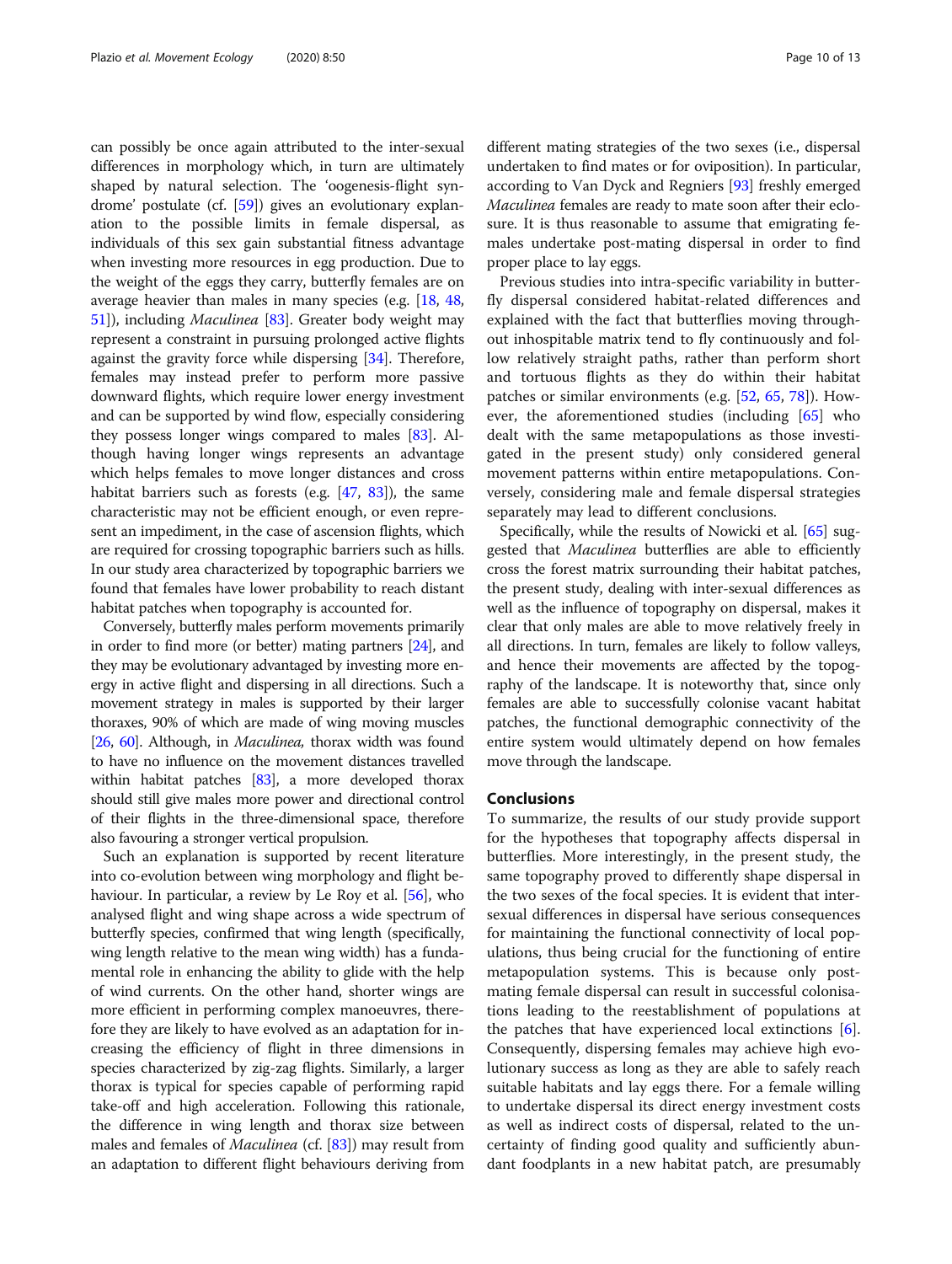<span id="page-10-0"></span>lower in the case of movements along valleys than those crossing hills. For this reason, a strong evolutionary pressure may be expected to promote 'safe' dispersal mode and counter risky dispersal. In contrast, the evolutionary success of males depends on their ability to find mating partners in an efficient way. The resulting more explorative movement behaviour of males, which apparently makes them more prone to take the risk of crossing barriers, contributes more strongly to gene flow [\[73](#page-12-0)].

Complementing our results with the actual dispersal routes followed by butterflies obtained through individual tracking (cf. [\[96](#page-12-0)]) might help to further clarify the differential effect of topography on males and females butterflies already detected in the present study. This would be useful to set a specific conservation plan for the entire metapopulation. More generally, while keeping in mind the need to ensure the functional connectivity of entire metapopulation systems (see [\[14](#page-11-0), [82,](#page-12-0) [92](#page-12-0)]), the topography effects should always be considered. Many landscape management plans already provide recommendations for improving matrix permeability by creating ecological corridors or setting aside small, otherwise undesired, fragments of land to act as stepping stones linking habitat patches [[23](#page-11-0), [61](#page-12-0)]. In addition to this practice, we highlight the necessity to consider also topography impacts on dispersal and potential intersexual differences in this respect. Specifically, in a situation like the one highlighted by our study, in order to ensure the functional metapopulation connectivity the management plan should account for topography-related constraints in female dispersal. In particular, corridors or stepping stones should optimally follow the valleys to support female movements, whereas establishing them on hills would be far less effective.

## Supplementary Information

The online version contains supplementary material available at [https://doi.](https://doi.org/10.1186/s40462-020-00234-6) [org/10.1186/s40462-020-00234-6.](https://doi.org/10.1186/s40462-020-00234-6)

Additional file 1. Results - Sample sizes of butterflies captured throughmark-capture surveys in the Elbe river valley near Dečin, northern CzechRepublic.

Additional file 2. Results - Testing of independence of movement probability estimatesderived for investigated Maculineabutterflies with the multi-state recapture model.

Additional file 3. Results - Results of the negative exponential function (NEF) fitting performed toevaluate the effects of inter-patch Euclidean distances (ED) vs. topographic distances measured along the valley beds (VD) as well as of natal (= movementstart) patch areas (N) and targetpatch areas (T) on the movementprobabilities  $(\psi)$  of investigated Maculinea butterflies.

Additional file 4. Results - Model selection based on the Akaike InformationCriterion corrected for small sample size.

#### Abbreviations

AICc: Akaike Information Criterion corrected; ANOVA: Analysis of Variance; ED: Euclidean distance; ID: Identification; NEF: Negative exponential function; NNR: National Nature Reserve; PLA: Protected Landscape Area; VD: Valley distance

#### Acknowledgements

The authors thank Š. Hájková, J. Hatlapatková, K. Marušáková, H. Potočková, E. Prokopová, J. Slavíková and M. Vejtrubová for their help in the field. The authors are grateful to David S. La Mantia for improving the English of the manuscript. Dries Bonte and four anonymous reviewers provided valuable comments on an earlier version of the manuscript.

#### Authors' contributions

All authors contributed to the study conception and design. Material preparation, and data collection was done by TB, and VV, while analyses were performed by EP, TB, and PN. The first draft of the manuscript was written by EP, PN, and TB, and all authors commented on previous versions of the manuscript. All authors read and approved the final manuscript.

#### Funding

This study was partly supported by the Research Project of the Faculty of Agrobiology, Food and Natural Resources, Czech University of Life Sciences Prague, No. MSM 6046070901 and the Internal Grants from Agency of the Czech University of Life Sciences Prague (CIGA), Projects No. 20152004 and No. 20172002. The analyses were supported by the Polish National Science Centre grants UMO-2019/33/N/NZ8/02848 and UMO-2019/33/B/NZ9/00590.

#### Availability of data and materials

The datasets used and/or analysed during the current study are available from the corresponding author on reasonable request.

#### Ethics approval and consent to participate

Experiments comply with current laws of the Czech Republic where they were performed. The fieldwork was conducted with the proper permission based on the conditions of granted exemptions (Administration of PLA Labské pískovce) No. J. 00297/LP/2008 of 31 March 2008 and No. 10131/LP/ 2012/AOPK of 13 August 2013.

#### Consent for publication

Not applicable.

#### Competing interests

The authors declare that they have no competing interests.

#### Author details

<sup>1</sup>Institute of Environmental Sciences, Jagiellonian University, Gronostajowa 7 30–387 Kraków, Poland. <sup>2</sup> Department of Zoology and Fisheries, Czech University of Life Sciences, Kamýcká 129, Suchdol, 165 21 Prague 6, Czech Republic.

## Received: 14 August 2020 Accepted: 19 November 2020 Published online: 14 December 2020

#### References

- 1. Alderman J, Hinsley SA. Modelling the third dimension: incorporating topography into the movement rules of an individual-based spatially explicit population model. Ecol Complex. 2007;4:169–81. [https://doi.org/10.](https://doi.org/10.1016/j.ecocom.2007.06.009) [1016/j.ecocom.2007.06.009.](https://doi.org/10.1016/j.ecocom.2007.06.009)
- 2. Anton C, Musche M, Hula V, Settele J. Myrmica host-ants limit the density of the ant-predatory large blue Maculinea nausithous. J Insect Conserv. 2008; 12:511–7. [https://doi.org/10.1007/s10841-007-9091-8.](https://doi.org/10.1007/s10841-007-9091-8)
- Baguette M, Clobert J, Schtickzelle N. Metapopulation dynamics of the bog fritillary butterfly: experimental changes in habitat quality induced negative density-dependent dispersal. Ecography. 2011;34:170–6. [https://doi.org/10.](https://doi.org/10.1111/j.1600-0587.2010.06212.x) [1111/j.1600-0587.2010.06212.x](https://doi.org/10.1111/j.1600-0587.2010.06212.x).
- 4. Baguette M, Van Dyck H. Landscape connectivity and animal behavior: functional grain as a key determinant for dispersal. Landsc Ecol. 2007;22: 1117–29. <https://doi.org/10.1007/s10980-007-9108-4>.
- 5. Bennett VJ, Pack SM, Smith WP, Betts MG. Sex-biased dispersal in a rare butterfly and the implications for its conservation. J Insect Conserv. 2013;17: 949–58. <https://doi.org/10.1007/s10841-013-9577-5>.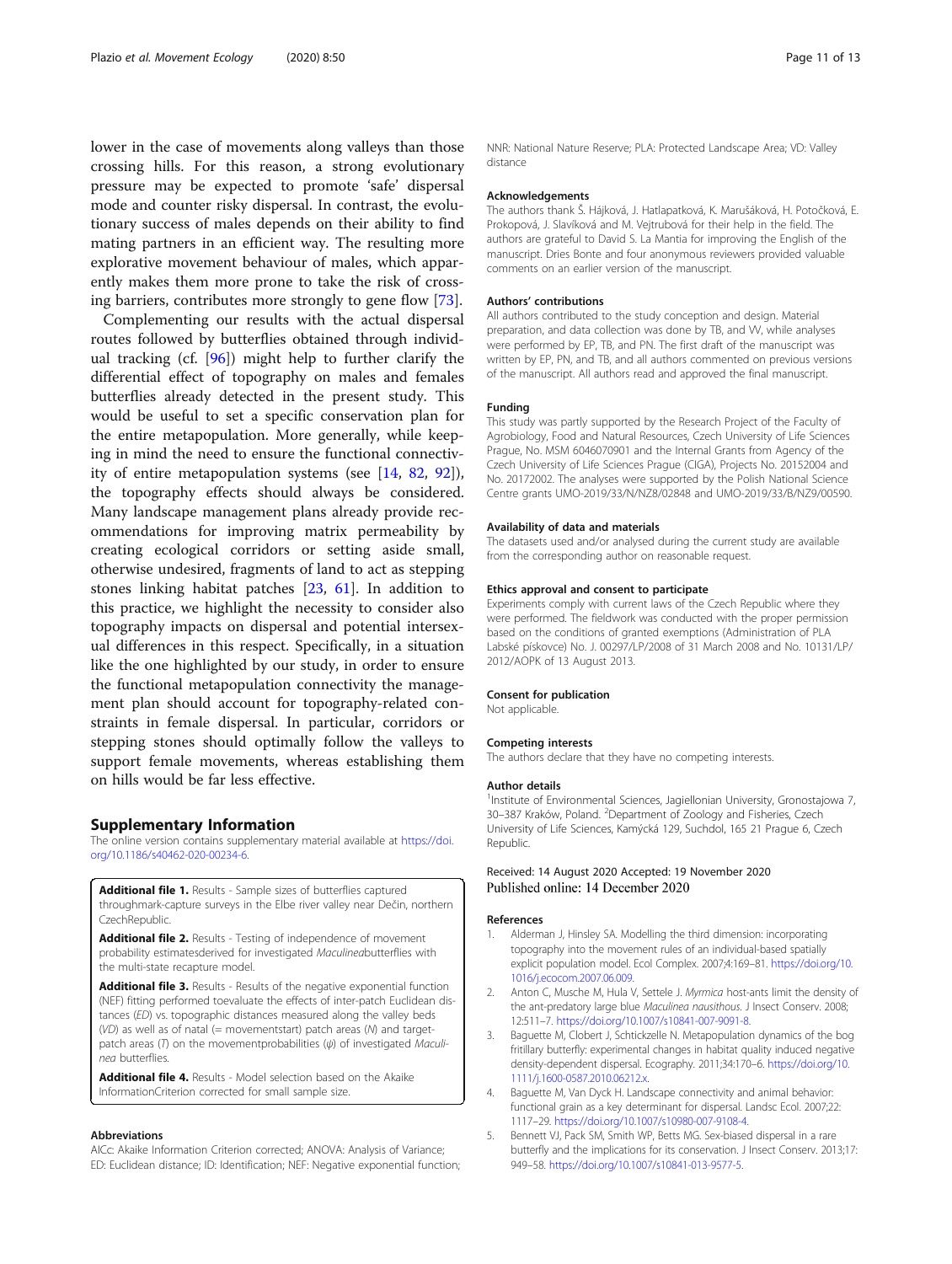- <span id="page-11-0"></span>6. Bergman KO, Landin J. Population structure and movements of a threatened butterfly (Lopinga achine) in a fragmented landscape in Sweden. Biol Conserv. 2002;108:361–9. [https://doi.org/10.1016/S0006-3207\(02\)00104-0.](https://doi.org/10.1016/S0006-3207(02)00104-0)
- 7. Bonelli S, Vrabec V, Witek M, Barbero F, Patricelli D, Nowicki P. Selection against dispersal in isolated butterfly metapopulations. Popul Ecol. 2013;55: 469–78. <https://doi.org/10.1007/s10144-013-0377-2>.
- 8. Bonnet E, Van de Peer Y. Zt: a software tool for simple and partial Mantel tests. J Stat Softw. 2002;7:1–12. [https://doi.org/10.18637/jss.v007.i10.](https://doi.org/10.18637/jss.v007.i10)
- 9. Bonte D, Van Dyck H, Bullock JM, Coulon A, Delgado M, Gibbs M, Lehouck V, Matthysen E, Mustin K, Saastamoinen M, Schtickzelle N, Stevens VM, Vandewoestijne S, Baguette M, Barton K, Benton TG, Chaput-Bardy A, Clobert J, Dytham C, Hovestadt T, Meier CM, Palmer SCF, Turlure C, Travis JMJ. Costs of dispersal. Biol Rev. 2012;87:290-312. https://doi.org/10.1111/j.1469-185X.2011.00201x.
- 10. Bouchet PJ, Meeuwig JJ, Salgado KCP, Letessier TB, Jenner CK. Topographic determinants of mobile vertebrate predator hotspots: current knowledge and future directions. Biol Rev. 2015;90:699–728. [https://doi.org/10.1111/brv.12130.](https://doi.org/10.1111/brv.12130)
- 11. Bowler DE, Benton TG. Causes and consequences of animal dispersal strategies: relating individual behaviour to spatial dynamics. Biol Rev. 2005; 80:205–25. [https://doi.org/10.1017/S1464793104006645.](https://doi.org/10.1017/S1464793104006645)
- 12. Brownie C, Hines JE, Nichols JD, Pollock KH, Hestbeck JB. Capture-recapture studies for multiple strata including non-Markovian transitions. Biometrics. 1993;49:1173–87. [https://doi.org/10.2307/2532259.](https://doi.org/10.2307/2532259)
- 13. Burnham KP, Anderson DR. Model selection and inference. Berlin: Springer-Verlag; 1998.
- 14. Calabrese JM, Fagan WF. A comparison-shopper's guide to connectivity metrics. Front Ecol Environ. 2004;2:529–36. [https://doi.org/10.1890/1540-](https://doi.org/10.1890/1540-9295(2004)002[0529:ACGTCM]2.0.CO;2) [9295\(2004\)002\[0529:ACGTCM\]2.0.CO;2](https://doi.org/10.1890/1540-9295(2004)002[0529:ACGTCM]2.0.CO;2).
- 15. Calleri DV, Rosengaus RB, Traniello JFA. Disease and colony establishment in the dampwood termite Zootermopsis angusticollis: survival and fitness consequences of infection in primary reproductives. Insect Soc. 2006;53: 204–11. <https://doi.org/10.1007/s00040-005-0859-0>.
- 16. Campbell JW, Hanula JL, Waldrop TA. Observations of Speyeria diana (Diana Fritillary) utilizing forested areas in North Carolina that have been mechanically thinned and burned. Southeast Nat. 2007;6:179–82. [https://doi.](https://doi.org/10.1656/1528-7092(2007)6[179:OOSDDF]2.0.CO;2) [org/10.1656/1528-7092\(2007\)6\[179:OOSDDF\]2.0.CO;2](https://doi.org/10.1656/1528-7092(2007)6[179:OOSDDF]2.0.CO;2).
- 17. Casacci LP, Cerrato C, Barbero F, Bosso L, Ghidotti S, Paveto M, Pesce M, Plazio E, Panizza G, Balletto E, Viterbi R, Bonelli S. Dispersal and connectivity effects at different altitudes in the Euphydryas aurinia complex. J Insect Conserv. 2015;19:265–77. <https://doi.org/10.1007/s10841-014-9715-8>.
- 18. Cassel-Lundhagen A, Sjögren-Gulve P. Limited dispersal by the rare scarce heath butterfly —potential consequences for population persistence. J Insect Conserv. 2007;11:113–21. <https://doi.org/10.1007/s10841-006-9023-z>.
- 19. Cílek V, Williams R, Osborne A, Migoń P, Mikuláš R. The origin and development of sandstone landforms. In: Härtel H, Cílek V, Herben T, Jackson A, Williams R, editors. Sandstone landscapes. Prague: Academia; 2007. p. 34–43.
- 20. Coulon A, Cosson JF, Angibault JM, Cargnelutti B, Galan M, Morellet N, Petit E, Aulagnier S, Hewison AJ. Landscape connectivity influences gene flow in a roe deer population inhabiting a fragmented landscape: an individual–based approach. Mol Ecol. 2004;13:2841–50. <https://doi.org/10.1111/j.1365-294X.2004.02253.x>.
- 21. Davies NB. Territorial defence in the speckled wood butterfly (Pararge aegeria): the resident always wins. Anim Behav. 1978;26:138–47. [https://doi.](https://doi.org/10.1016/0003-3472(78)90013-1) [org/10.1016/0003-3472\(78\)90013-1](https://doi.org/10.1016/0003-3472(78)90013-1).
- 22. Davies WJ, Saccheri IJ. Male emergence schedule and dispersal behaviour are modified by mate availability in heterogeneous landscapes: evidence from the orange-tip butterfly. PeerJ. 2015;3:e707. [https://doi.org/10.7717/peerj.707.](https://doi.org/10.7717/peerj.707)
- 23. Dennis RLH, Dapporto L, Dover JW, Shreeve TG. Corridors and barriers in biodiversity conservation: a novel resource-based habitat perspective for butterflies. Biodivers Conserv. 2013;22:2709–34. [https://doi.org/10.1007/](https://doi.org/10.1007/s10531-013-0540-2) [s10531-013-0540-2.](https://doi.org/10.1007/s10531-013-0540-2)
- 24. Dennis RLH, Shreeve TG. Hostplant-habitat structure and the evolution of butterfly mate-locating behaviour. Zool J Linn Soc-Lond. 1988;94:301–18. <https://doi.org/10.1111/j.1096-3642.1988.tb01198.x>.
- 25. Dierks A, Fischer K. Habitat requirements and niche selection of Maculinea nausithous and M. teleius (Lepidoptera: Lycaenidae) within a large sympatric metapopulation. Biodivers Conserv. 2009;18:3663–76. [https://doi.org/10.](https://doi.org/10.1007/s10531-009-9670-y) [1007/s10531-009-9670-y.](https://doi.org/10.1007/s10531-009-9670-y)
- 26. Dudley R. Biomechanics of flight in neotropical butterflies: aerodynamics and mechanical power requirements. J Exp Biol. 1991;159:335–57.
- 27. Dudley R. The evolutionary physiology of animal flight: paleobiological and present perspectives. Annu Rev Physiol. 2000;62:135–55. [https://doi.org/10.](https://doi.org/10.1146/annurev.physiol.62.1.135) [1146/annurev.physiol.62.1.135](https://doi.org/10.1146/annurev.physiol.62.1.135).
- 28. Ehrlich PR. The structure and dynamics of butterfly populations. In: Vane-Wright RI, Ackery PR, editors. The biology of butterflies. Symposia of the Royal Entomological Society of London. London: Academic; 1984. p. 25–40.
- 29. Englund G, Hambäck PA. Scale dependence of immigration rates: models, metrics and data. J Anim Ecol. 2007;76:30–5. [https://doi.org/10.1111/j.1365-](https://doi.org/10.1111/j.1365-2656.2006.01174.x) [2656.2006.01174.x.](https://doi.org/10.1111/j.1365-2656.2006.01174.x)
- 30. Eycott AE, Stewart GB, Buyung-Ali LM, Bowler DE, Watts K, Pullin AS. A metaanalysis on the impact of different matrix structures on species movement rates. Landsc Ecol. 2012;27:1263–78. <https://doi.org/10.1007/s10980-012-9781-9>.
- 31. Florinsky IV, Galina AK. Influence of topography on some vegetation cover properties. Catena. 1996;27:123–41. [https://doi.org/10.1016/0341-](https://doi.org/10.1016/0341-8162(96)00005-7) [8162\(96\)00005-7](https://doi.org/10.1016/0341-8162(96)00005-7).
- 32. Funk WC, Greene AE, Corn PS, Allendorf FW. High dispersal in a frog species suggests that it is vulnerable to habitat fragmentation. Biol Lett. 2005;1:13– 6. <https://doi.org/10.1098/rsbl.2004.0270>.
- 33. Gao K, Li X, Chen F, Guo Z, Settele J. Distribution and habitats of Phengaris (Maculinea) butterflies and population ecology of Phengaris teleius in China. J Insect Conserv. 2016;20:1–10. <https://doi.org/10.1007/s10841-015-9834-x>.
- 34. Gilchrist GW. The consequences of sexual dimorphism in body size for butterfly flight and thermoregulation. Funct Ecol. 1990;4:475–87. [https://doi.](https://doi.org/10.2307/2389315) [org/10.2307/2389315.](https://doi.org/10.2307/2389315)
- 35. Goodwin BJ. Is landscape connectivity a dependent or independent variable? Landsc Ecol. 2003;18:687–99. [https://doi.org/10.1023/B:LAND.](https://doi.org/10.1023/B:LAND.0000004184.03500.a8) [0000004184.03500.a8.](https://doi.org/10.1023/B:LAND.0000004184.03500.a8)
- 36. Graf RF, Kramer-Schadt S, Fernández N, Grimm V. What you see is where you go? Modeling dispersal in mountainous landscapes. Landsc Ecol. 2007; 22:853–66. <https://doi.org/10.1007/s10980-006-9073-3>.
- 37. Grof-Tisza P, Steel Z, Cole EM, Holyoak M, Karban R. Testing predictions of movement behaviour in a hilltopping moth. Anim Behav. 2017;133:161–8. <https://doi.org/10.1016/j.anbehav.2017.08.028>.
- 38. Hambäck PA, Englund G. Patch area, population density and the scaling of migration rates: the resource concentration hypothesis revisited. Ecol Lett. 2005;8:1057–65. <https://doi.org/10.1111/j.1461-0248.2005.00811.x>.
- 39. Hamilton WD, May RM. Dispersal in stable habitats. Nature. 1977;269:578–81. <https://doi.org/10.1038/269578a0>.
- 40. Hanski I. Metapopulation ecology. Oxford: Oxford University Press; 1999.
- 41. Hanski I, Alho J, Moilanen A. Estimating the parameters of survival and migration of individuals in metapopulations. Ecology. 2000;81:239–51. <https://doi.org/10.2307/177147>.
- 42. Hanski I, Erälahti C, Kankare M, Ovaskainen O, Sirén H. Variation in migration propensity among individuals maintained by landscape structure. Ecol Lett. 2004;7:958–66. [https://doi.org/10.1111/j.1461-0248.2004.00654.x.](https://doi.org/10.1111/j.1461-0248.2004.00654.x)
- 43. Hanski I, Gaggiotti OE. Ecology, genetics and evolution of metapopulations. San Diego: Elsevier Academic Press; 2004.
- 44. Hurvich CM, Tsai C. Regression and time series model selection in small samples. Biometrika. 1989;76:297–307. <https://doi.org/10.1093/biomet/76.2.297>.
- 45. Ims RA, Yoccoz NG. Studying transfer processes in metapopulations: emigration, migration, and colonization. In: Hanski I, Gilpin ME, McCauley DE, editors. Metapopulation biology, vol. 454. San Diego: Academic; 1997. p. 247–65.
- 46. Itioka T, Inoue T. Settling-site selection and survival of 2 scale insects, Ceroplastes rubens and C. ceriferus, on citrus trees. Res Popul Ecol. 1991;33: 69–85. [https://doi.org/10.1007/BF02514575.](https://doi.org/10.1007/BF02514575)
- 47. Kallioniemi E, Zannese A, Tinker JE, Franco AM. Inter-and intra-specific differences in butterfly behaviour at boundaries. Insect Conserv Diver. 2014; 7:232–40. <https://doi.org/10.1111/icad.12046>.
- 48. Konvička M, Kuras T. Population structure, behaviour and selection of oviposition sites of an endangered butterfly, Parnassius mnemosyne, in Litovelské Pomoravíl. Czech Republic. J Insect Conserv. 1999;3:211–23. [https://doi.org/10.1023/A:1009641618795.](https://doi.org/10.1023/A:1009641618795)
- 49. Koo TK, Li MY. A guideline of selecting and reporting intraclass correlation coefficients for reliability research. J Chiropr Med. 2016;15:155–63. [https://](https://doi.org/10.1016/j.jcm.2016.02.012) [doi.org/10.1016/j.jcm.2016.02.012.](https://doi.org/10.1016/j.jcm.2016.02.012)
- 50. Kőrösi Á, Örvössy N, Batáry P, Harnos A, Peregovits L. Different habitat selection by two sympatric Maculinea butterflies at small spatial scale. Insect Conserv Divers. 2012;5:118–26. [https://doi.org/10.1111/j.1752-4598.2011.00138.x.](https://doi.org/10.1111/j.1752-4598.2011.00138.x)
- 51. Kőrösi Á, Örvössy N, Batáry P, Kövér S, Peregovits L. Restricted within-habitat movement and time-constrained egg laying of female Maculinea rebeli butterflies. Oecologia. 2008;156:455–64. [https://doi.org/10.1007/s00442-008-0986-1.](https://doi.org/10.1007/s00442-008-0986-1)
- 52. Kuefler D, Hudgens B, Haddad NM, Morris WF, Thurgate N. The conflicting role of matrix habitats as conduits and barriers for dispersal. Ecology. 2010; 91:944–50. <https://doi.org/10.1890/09-0614.1>.